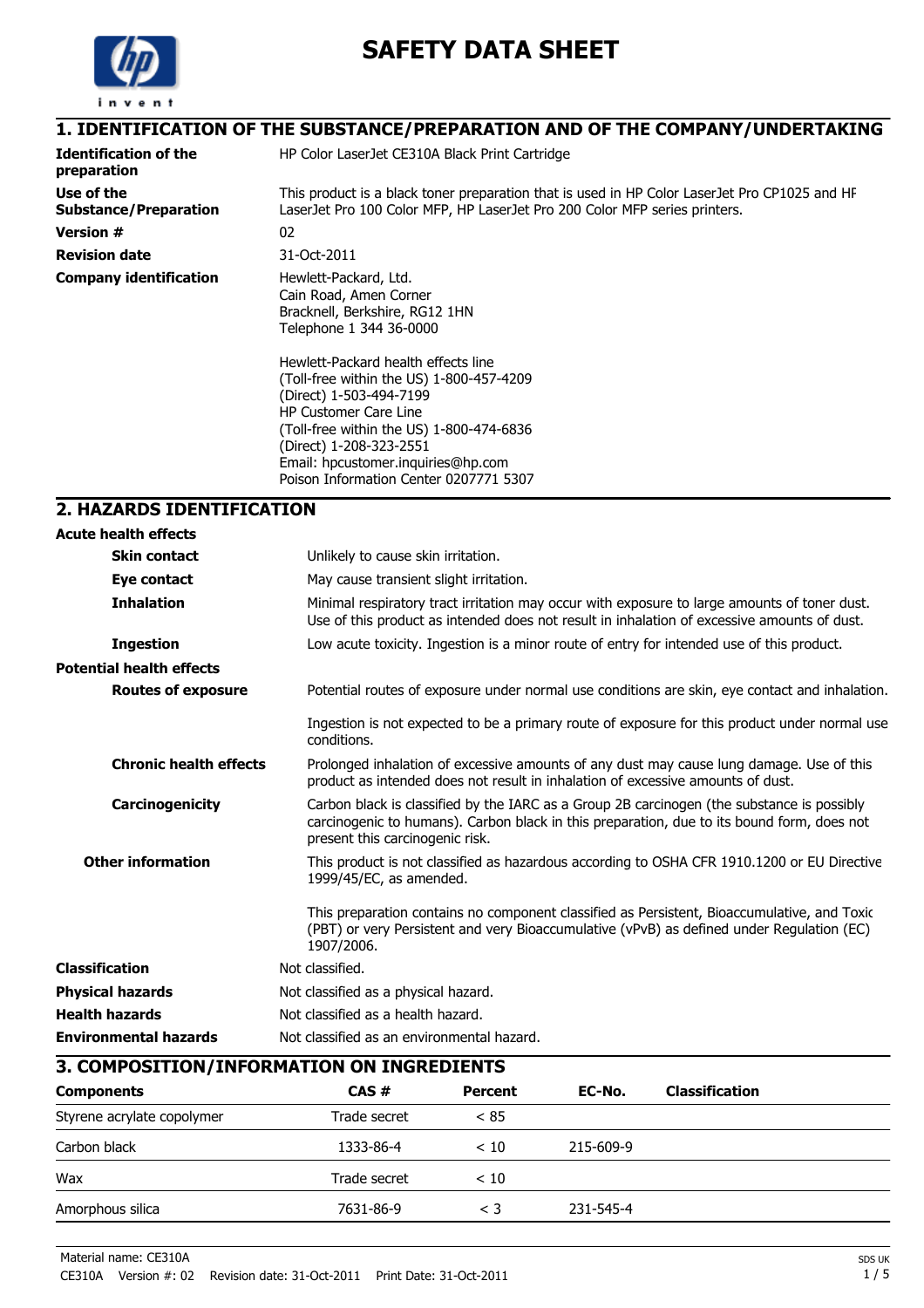| <b>4. FIRST AID MEASURES</b>                                               |                                                                                                                                                                                                                                                                                                                                      |  |                                                                                                                                                                                                   |
|----------------------------------------------------------------------------|--------------------------------------------------------------------------------------------------------------------------------------------------------------------------------------------------------------------------------------------------------------------------------------------------------------------------------------|--|---------------------------------------------------------------------------------------------------------------------------------------------------------------------------------------------------|
| <b>Inhalation</b>                                                          | Move person to fresh air immediately. If irritation persists, consult a physician.                                                                                                                                                                                                                                                   |  |                                                                                                                                                                                                   |
| <b>Skin contact</b>                                                        | Wash affected areas thoroughly with mild soap and water. Get medical attention if irritation<br>develops or persists.                                                                                                                                                                                                                |  |                                                                                                                                                                                                   |
| Eye contact                                                                |                                                                                                                                                                                                                                                                                                                                      |  | Do not rub eyes. Immediately flush with large amounts of clean, warm water (low pressure) for at<br>least 15 minutes or until particles are removed. If irritation persists, consult a physician. |
| <b>Ingestion</b>                                                           | physician.                                                                                                                                                                                                                                                                                                                           |  | Rinse mouth out with water. Drink one to two glasses of water. If symptoms occur, consult a                                                                                                       |
| <b>5. FIRE-FIGHTING MEASURES</b>                                           |                                                                                                                                                                                                                                                                                                                                      |  |                                                                                                                                                                                                   |
| <b>Fire fighting</b><br>equipment/instructions                             | If fire occurs in the printer, treat as an electrical fire.                                                                                                                                                                                                                                                                          |  |                                                                                                                                                                                                   |
| Suitable extinguishing media                                               | CO2, water, or dry chemical                                                                                                                                                                                                                                                                                                          |  |                                                                                                                                                                                                   |
| <b>Extinguishing media which</b><br>must not be used for safety<br>reasons | None known.                                                                                                                                                                                                                                                                                                                          |  |                                                                                                                                                                                                   |
| <b>Unusual fire &amp; explosion</b><br>hazards                             | Like most organic material in powder form, toner can form explosive dust-air mixtures when finely<br>dispersed in air.                                                                                                                                                                                                               |  |                                                                                                                                                                                                   |
| <b>Specific methods</b>                                                    | None established.                                                                                                                                                                                                                                                                                                                    |  |                                                                                                                                                                                                   |
| <b>Hazardous combustion</b><br>products                                    | Carbon monoxide and carbon dioxide.                                                                                                                                                                                                                                                                                                  |  |                                                                                                                                                                                                   |
| <b>6. ACCIDENTAL RELEASE MEASURES</b>                                      |                                                                                                                                                                                                                                                                                                                                      |  |                                                                                                                                                                                                   |
| <b>Personal precautions</b>                                                | Minimise dust generation and accumulation.                                                                                                                                                                                                                                                                                           |  |                                                                                                                                                                                                   |
| <b>Environmental precautions</b>                                           | Do not flush into surface water or sanitary sewer system. See also section 13 Disposal<br>considerations.                                                                                                                                                                                                                            |  |                                                                                                                                                                                                   |
| <b>Other information</b>                                                   | Slowly vacuum or sweep the material into a bag or other sealed container. Clean remainder with a<br>damp cloth or vacuum cleaner. If a vacuum is used, the motor must be rated as dust<br>explosion-proof. Fine powder can form explosive dust-air mixtures. Dispose of in compliance with<br>federal, state, and local regulations. |  |                                                                                                                                                                                                   |
| 7. HANDLING AND STORAGE                                                    |                                                                                                                                                                                                                                                                                                                                      |  |                                                                                                                                                                                                   |
| <b>Handling</b>                                                            | with adequate ventilation. Keep away from excessive heat, sparks, and open flames.                                                                                                                                                                                                                                                   |  | Keep out of the reach of children. Avoid inhalation of dust and contact with skin and eyes. Use                                                                                                   |
| <b>Storage</b>                                                             | Keep out of the reach of children. Keep tightly closed and dry. Store away from strong oxidizers.<br>Store at room temperature.                                                                                                                                                                                                      |  |                                                                                                                                                                                                   |
|                                                                            | 8. EXPOSURE CONTROLS/PERSONAL PROTECTION                                                                                                                                                                                                                                                                                             |  |                                                                                                                                                                                                   |
| <b>Exposure limit values</b>                                               |                                                                                                                                                                                                                                                                                                                                      |  |                                                                                                                                                                                                   |
| <b>United Kingdom</b>                                                      |                                                                                                                                                                                                                                                                                                                                      |  |                                                                                                                                                                                                   |
| <b>Components</b>                                                          | <b>Type</b>                                                                                                                                                                                                                                                                                                                          |  | <b>Value</b>                                                                                                                                                                                      |
| Carbon black (1333-86-4)                                                   | <b>STEL</b><br><b>TWA</b>                                                                                                                                                                                                                                                                                                            |  | 7.0000 mg/m3<br>3.5000 mg/m3                                                                                                                                                                      |
| <b>Additional exposure data</b>                                            | USA OSHA (TWA/PEL): 15 mg/m3 (Total Dust), 5 mg/m3 (Respirable Fraction)                                                                                                                                                                                                                                                             |  |                                                                                                                                                                                                   |
|                                                                            | ACGIH (TWA/TLV): 10 mg/m3 (Inhalable Particulate), 3 mg/m3 (Respirable Particulate)                                                                                                                                                                                                                                                  |  |                                                                                                                                                                                                   |
|                                                                            | mg/m3                                                                                                                                                                                                                                                                                                                                |  | Amorphous silica: USA OSHA (TWA/PEL): 20 mppcf 80 (mg/m3)/%SiO2, ACGIH (TWA/TLV): 10                                                                                                              |
|                                                                            |                                                                                                                                                                                                                                                                                                                                      |  | TRGS 900 (Luftgrenzwert) - 10 mg/m3 (Einatembare partikel), 3 mg/m3 (Alveolengängige fraktion)                                                                                                    |
|                                                                            | UK WEL: 10 mg/m3 (Respirable Dust), 5 mg/m3 (Inhalable Dust)                                                                                                                                                                                                                                                                         |  |                                                                                                                                                                                                   |
| <b>Exposure controls</b>                                                   | Use in a well ventilated area.                                                                                                                                                                                                                                                                                                       |  |                                                                                                                                                                                                   |
| <b>Occupational exposure controls</b>                                      |                                                                                                                                                                                                                                                                                                                                      |  |                                                                                                                                                                                                   |
| General                                                                    |                                                                                                                                                                                                                                                                                                                                      |  | No personal respiratory protective equipment required under normal conditions of use.                                                                                                             |
| 9. PHYSICAL AND CHEMICAL PROPERTIES                                        |                                                                                                                                                                                                                                                                                                                                      |  |                                                                                                                                                                                                   |
| <b>Appearance</b>                                                          | Fine powder                                                                                                                                                                                                                                                                                                                          |  |                                                                                                                                                                                                   |
| <b>Physical state</b>                                                      | Solid                                                                                                                                                                                                                                                                                                                                |  |                                                                                                                                                                                                   |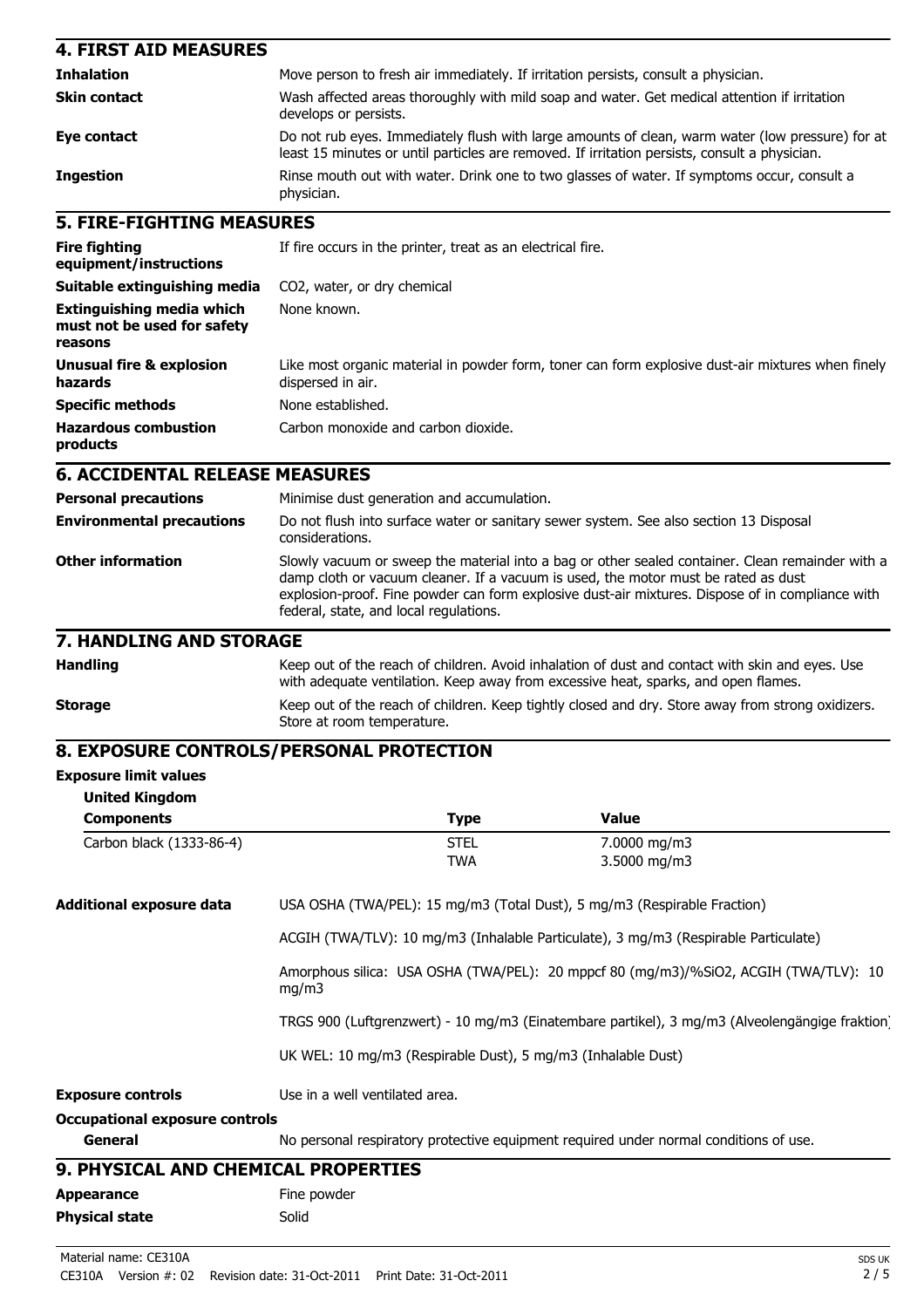| <b>Form</b>                                       | solid                                                         |
|---------------------------------------------------|---------------------------------------------------------------|
| Color                                             | Black.                                                        |
| Odor                                              | Slight plastic odor                                           |
| <b>Odour threshold</b>                            | Not available.                                                |
| рH                                                | Not applicable                                                |
| <b>Boiling point</b>                              | Not applicable                                                |
| <b>Flash point</b>                                | Not applicable                                                |
| Flammability limits in air,<br>upper, % by volume | Not available.                                                |
| Flammability limits in air,<br>lower, % by volume | Not flammable                                                 |
| Vapor pressure                                    | Not applicable                                                |
| <b>Relative density</b>                           | Not available.                                                |
| <b>Solubility (water)</b>                         | Negligible in water. Partially soluble in toluene and xylene. |
| <b>Partition coefficient</b><br>(n-octanol/water) | Not available                                                 |
| <b>Viscosity</b>                                  | Not applicable                                                |
| <b>Vapor density</b>                              | Not available.                                                |
| <b>Evaporation rate</b>                           | Not applicable                                                |
| <b>Melting point</b>                              | Not available.                                                |
| <b>Freezing point</b>                             | Not available.                                                |
| <b>Auto-ignition temperature</b>                  | Not applicable                                                |
| <b>Specific gravity</b>                           | $1 - 1.2$ (H2O = 1)                                           |
| Softening point                                   | 80 - 130 °C (176 - 266 °F)                                    |
| <b>Percent volatile</b>                           | 0 % estimated                                                 |
| <b>VOC</b>                                        | Not available.                                                |
| <b>Other information</b>                          | Decomposition temperature: > 200 ° C                          |

## **10. STABILITY AND REACTIVITY**

| <b>Conditions to avoid</b>                 | Imaging Drum: Exposure to light         |
|--------------------------------------------|-----------------------------------------|
| <b>Hazardous decomposition</b><br>products | Carbon monoxide and carbon dioxide.     |
| <b>Stability</b>                           | Stable under normal storage conditions. |
| <b>Materials to avoid</b>                  | Strong oxidizers                        |
| <b>Hazardous polymerization</b>            | Will not occur.                         |

## **11. TOXICOLOGICAL INFORMATION**

| <b>Oral toxicity</b>                 | LD50/oral/rat >2000mg/kg; (OECD 401); Not harmful Not classified for acute oral toxicity<br>according to EU Directive 67/548/EEC and 1999/45/EC.                                                                                                                                                                                                                                                                                                                                                                                                                                     |
|--------------------------------------|--------------------------------------------------------------------------------------------------------------------------------------------------------------------------------------------------------------------------------------------------------------------------------------------------------------------------------------------------------------------------------------------------------------------------------------------------------------------------------------------------------------------------------------------------------------------------------------|
| Carcinogenicity                      | Carbon black is classified as a carcinogen by the IARC (possibly carcinogenic to humans, Group<br>2B) and by the State of California under Proposition 65. In their evaluations of carbon black,<br>both organizations indicate that exposure to carbon black, per se, does not occur when it<br>remains bound within a product matrix, specifically, rubber, ink, or paint. Carbon black is<br>present only in a bound form in this preparation. None of the other ingredients in this<br>preparation are classified as carcinogens according to ACGIH, EU, IARC, MAK, NTP or OSHA. |
| <b>Inhalation toxicity</b>           | Not classified for acute inhalation toxicity according to EU Directive 67/548/EEC and<br>1999/45/EC.                                                                                                                                                                                                                                                                                                                                                                                                                                                                                 |
| Serious eye damage/eye<br>irritation | Not classified as irritant, according to OSHA Hazard Communication Standard (HCS) and EU<br>Directive 67/548/EEC and as amended.                                                                                                                                                                                                                                                                                                                                                                                                                                                     |
| Chronic toxicity                     | No information available.                                                                                                                                                                                                                                                                                                                                                                                                                                                                                                                                                            |
| Sensitization                        | Not classified as a sensitizer according to EU Directive 67/548/EEC and as amended, and OSHA<br>HCS (US).                                                                                                                                                                                                                                                                                                                                                                                                                                                                            |
| Mutagenicity                         | Negative, does not indicate mutagenic potential (Ames Test: Salmonella typhimurium)                                                                                                                                                                                                                                                                                                                                                                                                                                                                                                  |
| Reproductivity                       | Not classified as toxic according to EU Directive 67/548/EEC and as amended, California Prop. 65,<br>and DFG (Germany).                                                                                                                                                                                                                                                                                                                                                                                                                                                              |
| <b>Further information</b>           | Complete toxicity data are not available for this specific formulation<br>Refer to Section 2 for potential health effects and Section 4 for first aide measures.                                                                                                                                                                                                                                                                                                                                                                                                                     |
|                                      |                                                                                                                                                                                                                                                                                                                                                                                                                                                                                                                                                                                      |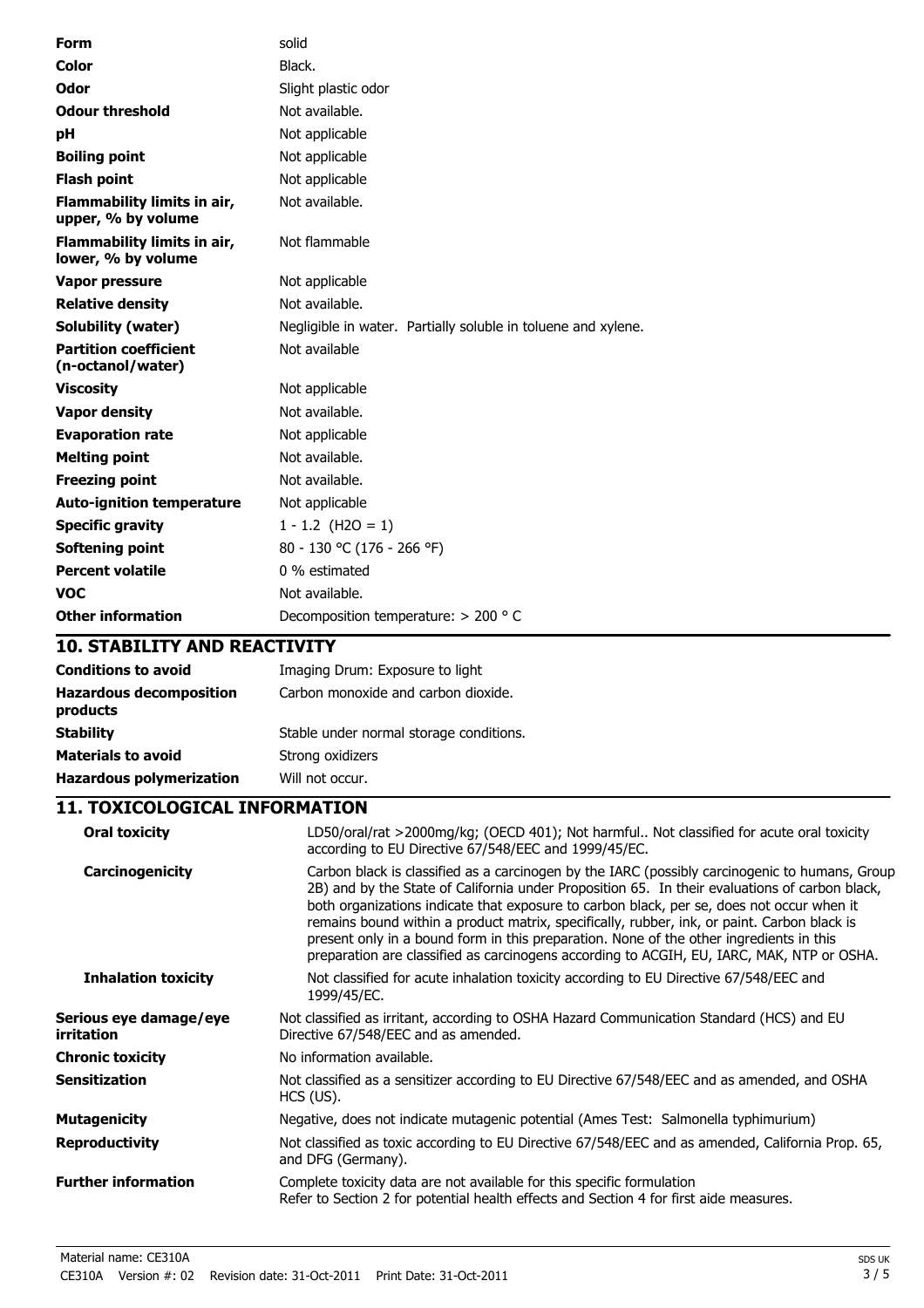| <b>12. ECOLOGICAL INFORMATION</b>                                               |                                                                                                                                                                                                                                                                                                                                                                                                                                                                                                                                                                |  |  |
|---------------------------------------------------------------------------------|----------------------------------------------------------------------------------------------------------------------------------------------------------------------------------------------------------------------------------------------------------------------------------------------------------------------------------------------------------------------------------------------------------------------------------------------------------------------------------------------------------------------------------------------------------------|--|--|
| <b>Ecotoxicity</b>                                                              | LC50: > 100 mg/l, Fish, 96.00 Hours                                                                                                                                                                                                                                                                                                                                                                                                                                                                                                                            |  |  |
| <b>Other adverse effects</b>                                                    | This product has not been tested for ecological effects.                                                                                                                                                                                                                                                                                                                                                                                                                                                                                                       |  |  |
| <b>13. DISPOSAL CONSIDERATIONS</b>                                              |                                                                                                                                                                                                                                                                                                                                                                                                                                                                                                                                                                |  |  |
| <b>Disposal instructions</b>                                                    | Do not shred toner cartridge, unless dust-explosion prevention measures are taken. Finely<br>dispersed particles may form explosive mixtures in air. Dispose of in compliance with federal, state,<br>and local regulations.                                                                                                                                                                                                                                                                                                                                   |  |  |
|                                                                                 | HP's Planet Partners (trademark) supplies recycling program enables simple, convenient recycling<br>of HP original inkjet and LaserJet supplies. For more information and to determine if this service<br>is available in your location, please visit http://www.hp.com/recycle.                                                                                                                                                                                                                                                                               |  |  |
| <b>14. TRANSPORT INFORMATION</b>                                                |                                                                                                                                                                                                                                                                                                                                                                                                                                                                                                                                                                |  |  |
| <b>Further information</b>                                                      | Not a dangerous good under DOT, IATA, ADR, IMDG, or RID.                                                                                                                                                                                                                                                                                                                                                                                                                                                                                                       |  |  |
| <b>15. REGULATORY INFORMATION</b>                                               |                                                                                                                                                                                                                                                                                                                                                                                                                                                                                                                                                                |  |  |
| Labeling                                                                        |                                                                                                                                                                                                                                                                                                                                                                                                                                                                                                                                                                |  |  |
| <b>Contains</b>                                                                 | Amorphous silica, Carbon black, Styrene acrylate copolymer, Wax                                                                                                                                                                                                                                                                                                                                                                                                                                                                                                |  |  |
| <b>Regulatory information</b>                                                   | All chemical substances in this HP product have been notified or are exempt from notification<br>under chemical substances notification laws in the following countries: US (TSCA), EU<br>(EINECS/ELINCS), Switzerland, Canada (DSL/NDSL), Australia, Japan, Philippines, South Korea,<br>New Zealand, and China.                                                                                                                                                                                                                                              |  |  |
| <b>16. OTHER INFORMATION</b>                                                    |                                                                                                                                                                                                                                                                                                                                                                                                                                                                                                                                                                |  |  |
| <b>Other information</b>                                                        | This MSDS was prepared in compliance with EU Directive 91/155/EEC as amended by 2001/58/EC.                                                                                                                                                                                                                                                                                                                                                                                                                                                                    |  |  |
| <b>Disclaimer</b>                                                               | This Safety Data Sheet document is provided without charge to customers of Hewlett-Packarc<br>Company. Data is the most current known to Hewlett-Packard Company at the time of preparation<br>of this document and is believed to be accurate. It should not be construed as guaranteeing<br>specific properties of the products as described or suitability for a particular application. This<br>document was prepared to the requirements of the jurisdiction specified in Section 1 above and<br>may not meet regulatory requirements in other countries. |  |  |
| <b>Issue date</b>                                                               | 31-Oct-2011                                                                                                                                                                                                                                                                                                                                                                                                                                                                                                                                                    |  |  |
| This data sheet contains<br>changes from the previous<br>version in section(s): | IDENTIFICATION OF THE SUBSTANCE/PREPARATION AND OF THE COMPANY/UNDERTAKING:<br>Product use                                                                                                                                                                                                                                                                                                                                                                                                                                                                     |  |  |
| <b>Manufacturer information</b>                                                 | Hewlett-Packard Company<br>11311 Chinden Boulevard<br>Boise, ID 83714 USA<br>(Direct) 1-503-494-7199<br>(Toll-free within the US) 1-800-457-4209                                                                                                                                                                                                                                                                                                                                                                                                               |  |  |